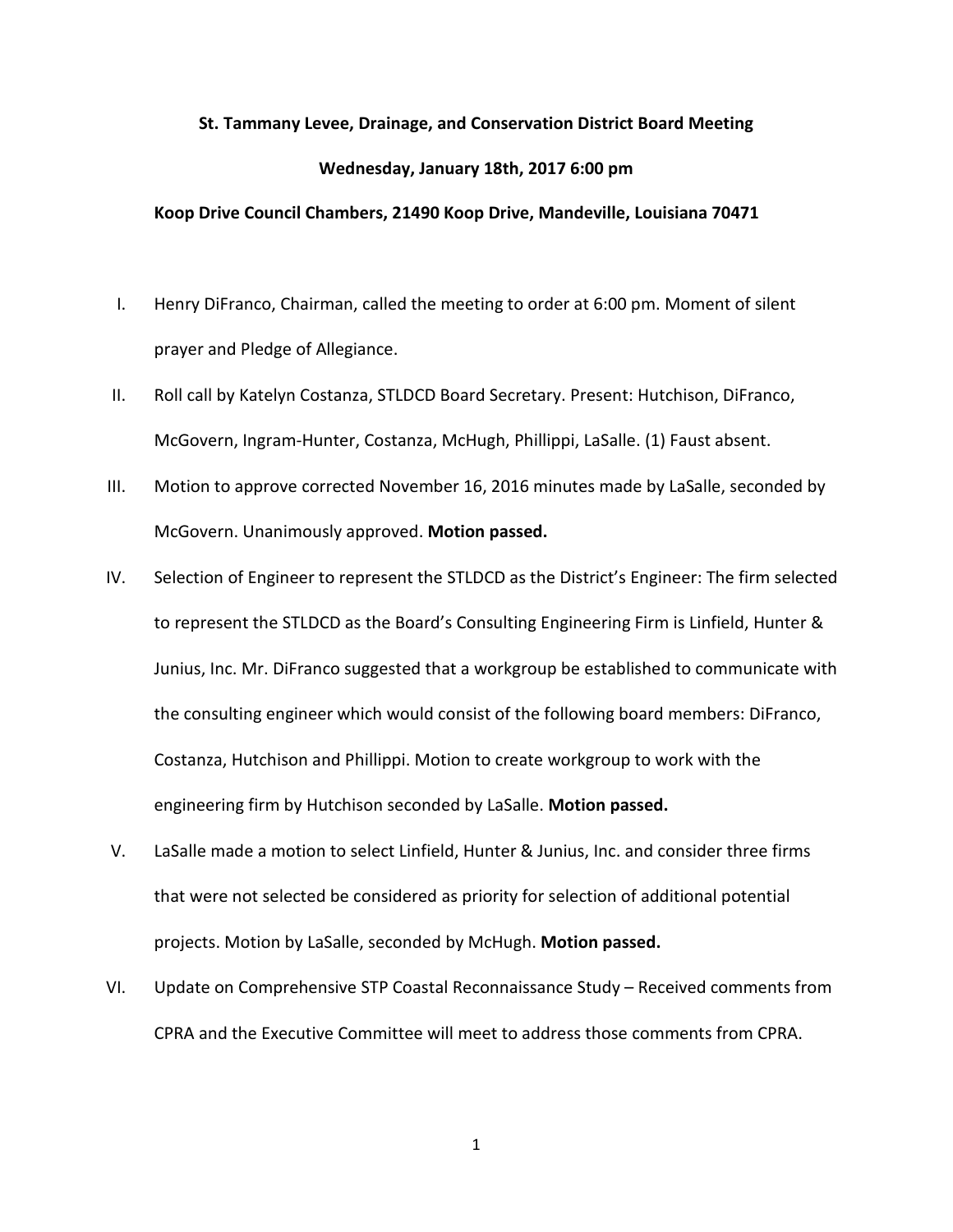- VII. Insurance coverage update (DiFranco). DiFranco submitted for proposals. Legal has reviewed and provided recommendations and comments. Insurance proposals have expired. Motion to acquire insurance similar to those provided previously that will not exceed \$5,000 by Hutchison. McGovern suggested that it be explicitly stated that, while on official business, board members shall be covered by insurance. Hutchison accepts amended motion. Motion to amended motion by Hutchison, seconded by McGovern. Original motion for ceiling coverage of \$5,000 by Hutchison, seconded by McGovern. Unanimously approved. **Motion passed**.
- VIII. Election of 2017 Officers. DiFranco made a recommendation to keep existing officers in place throughout the 2017 calendar year. Motion to approve by Hutchison, seconded by LaSalle. Unanimously approved. **Motion passed**.
	- IX. 2017 Meeting Dates and Locations (DiFranco) 2017 Meeting dates are located on newly created website www.stldcd.com.
	- X. Overview of CPRA 2017 Master Plan (DiFranco). Link to Draft Master Plan is located on STLDCD website.
	- XI. Treasurer Report (Hutchison) Hutchison provided spreadsheet with STLDCD balance to board members. Hutchison provided per diem request to board members. Motion to accept Treasurer's Report by McGovern, seconded by Phillippi. Unanimously approved. **Motion passed**.
- XII. Discussion of February 15<sup>th</sup>, 2017 meeting date at Towers Building in Slidell.
- XIII. Public comment: Mr. Joel Tillery with Duplantis Design Group. State is pursuing Constitutional Amendment for levee boards created after Katrina receive 5 mills.